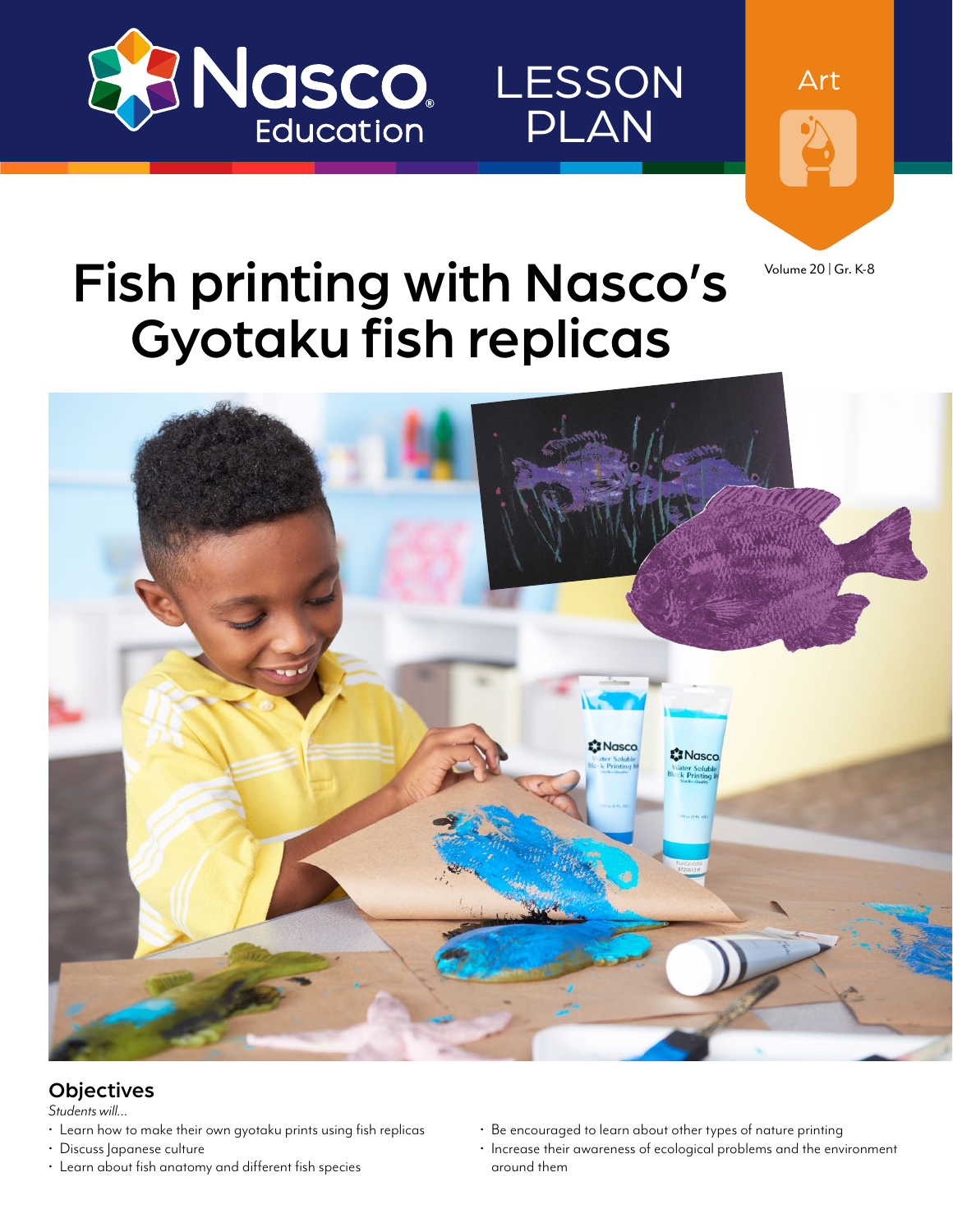### Background Information:

#### **GYOTAKU: "gyo"= fish —"taku"= impression(pronounced guh-yo-tah-koo)**

Gyotaku, a fish impression, is a great way to excite your students about everything from Japanese culture to printmaking. A science teacher can use gyotaku to introduce a fish anatomy unit. For a geography teacher, it's a great way to introduce the students to Japanese culture; for the art studio, gyotaku has endless avenues as a printmaking technique.

Gyotaku is a technique used by Japanese fishermen to record the size and species of a trophy fish they have caught. The Japanese fisherman returns from the sea and takes his fish to the market to sell. On the rare occasion that the fisherman catches a large fish worthy of record, he hires an artist to make a print of the fish using water-based inks or paints. Since the paint is water-based, or more importantly nontoxic, the fish can then be rinsed off and sold in the market. Each year the Japanese hold contests and use gyotaku as the proof of a trophy catch.

Although gyotaku originated in Japan over 100 years ago, it has more recently become popular in the United States. Along the docks in San Francisco, and also in other parts of the country, artists wait for the sport fishing boats to bring their catch back from the ocean. Many tourists on these fishing boats choose to have prints made of their fish, rather than having it stuffed and mounted by a taxidermist.

# Instructions

- 1. Select a few iridescent acrylic paints or inks and place a small bit of each of them onto an old plastic lid (great time to recycle those old margarine or whipped topping lids). Make sure to add some white to your colors. Besides having a shiny quality, the white seems to lighten up all the other colors and make them more dynamic on black paper. Set the plastic lids with paints or inks around the room like stations and let students move from one station to another, depending on the colors they wish to use. For black paper, you can use anything from ordinary black construction paper to the finest of Japanese rice paper. **HINT:** Keep the paper at least as thin as construction paper so it can be easily molded around the fish without creasing.
- 2. Place your fish replica on a clean surface flat side down.
- 3. Coat your brayer lightly with paint or ink and roll evenly onto the fish. This may also be done with a brush, which makes it easier to vary the colors of paint/ink directly on the fish. If using a brush, be sure to brush from the head to the tail. A brush may also be used to accent the gills, fins, or the eyes. Make sure you only apply a thin layer of paint on the fish, otherwise the detail of the scales won't show up.
- 4. Move your fish to a clean area to avoid any paint that may have gotten on your work surface.
- 5. Take a sheet of paper and lay it **on top of** the fish. Be sure to hold the paper still with one hand so it doesn't move and cause a double image or smudging. Holding the paper in place with one hand, use the other hand to transfer the image to paper by rubbing the entire fish surface. Remember to rub all the areas — head, tail, and fins.

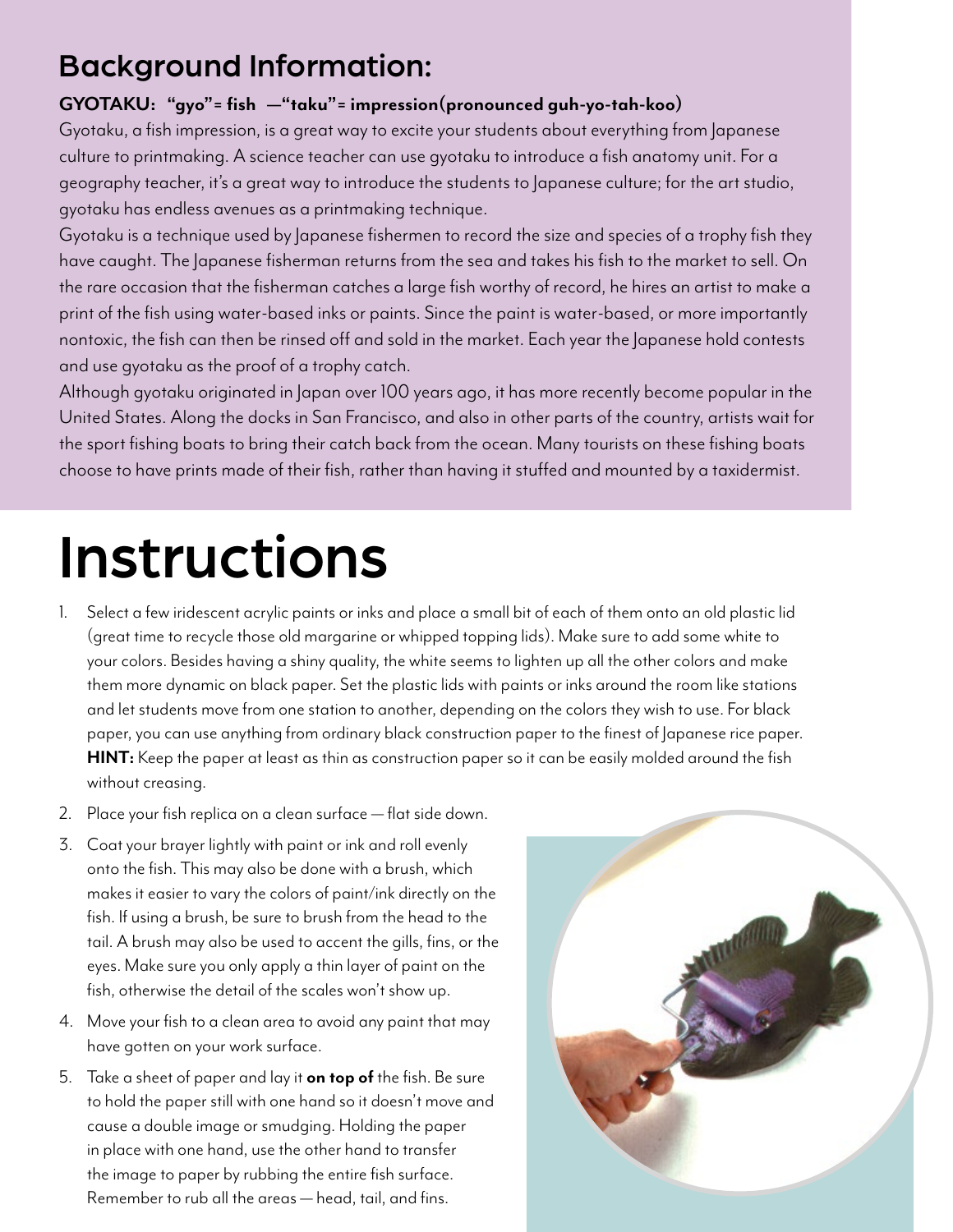

6. If you are printing on fabric, do the opposite. Lay the fish paint-side-down on the shirt and use a gentle rolling motion to transfer the print of the fish onto the shirt. Be sure to rub down on the tail, fins, and head. Also, lift up the dorsal fin and pull down on the anal fin to make sure their images print.

**NOTE:** It's a good idea to do a couple of practice prints using this method before printing on the actual piece of fabric or T-shirt.

- 7. Now embellish. Take black and accent the details of your fish, like the fins, tail, and eyes. Try a little yellow and blue paint or ink on a tray and see how many different colors of green you can create to add seaweed to your print. Run the seaweed both behind and in front of the fish for a more realistic underwater scene. Add rocks and even a fish hook hanging down from the top with a big, juicy worm dangling from it.
- 8. You and your students will be delighted at the instant results. Everyone can be successful. This is also a hands-on anatomy lesson that your students will never forget. What are the different fins on a fish used for? What does the gill cover do? Where is the lateral line on a fish and why do they have one? If you paint a fish going one direction, does the print come out with the fish going the other direction? Why?

### Gyotaku variations

Gyotaku started as a way of keeping a record and evolved into a fine art form. The artist starts with the print of the fish and then embellishes it to make the print more beautiful. Gyotaku as an art form has endless options:

- You can print on anything from cheap newsprint to the finest Japanese rice paper.
- You can use textile inks and print on T-shirts, sweatshirts, and fabric.
- You can print just a single fish on your paper or you can group your fish like a school and use this opportunity to teach overlapping to your students.
- Dynamic results can be achieved on black paper using iridescent, glitter, or metallic paints. These will imitate the natural shine of the scales on a real fish.
- You can use various media to do your gyotaku. Try acrylic paints, textile inks, block printing inks, and even tempera paints to make your prints.
- For embellishment, the sky's the limit. You can even cut out several gyotaku and make a collage from them.

#### Helpful hints

- Usually it is best to stay in one color scheme when you are printing so you don't have to rinse off the fish. You want to keep the fish rather dry, so if you do rinse it, be sure to dry it off completely.
- If you are printing on white paper, let your print dry for a few minutes and then add a wash of watered-down paint to look like water in the background. Once again, the iridescent paints are great for this because the shiny quality looks so much like real water. While you are painting your fish, rinse your brush off in a little jar of water. Save this water to paint the background of your picture, applying it freely with a big, soft brush. Don't brush over the print too much or you will begin to dissolve it.

**NOTE:** Follow all directions for textile paint or inks for heat setting your fish prints on fabric.